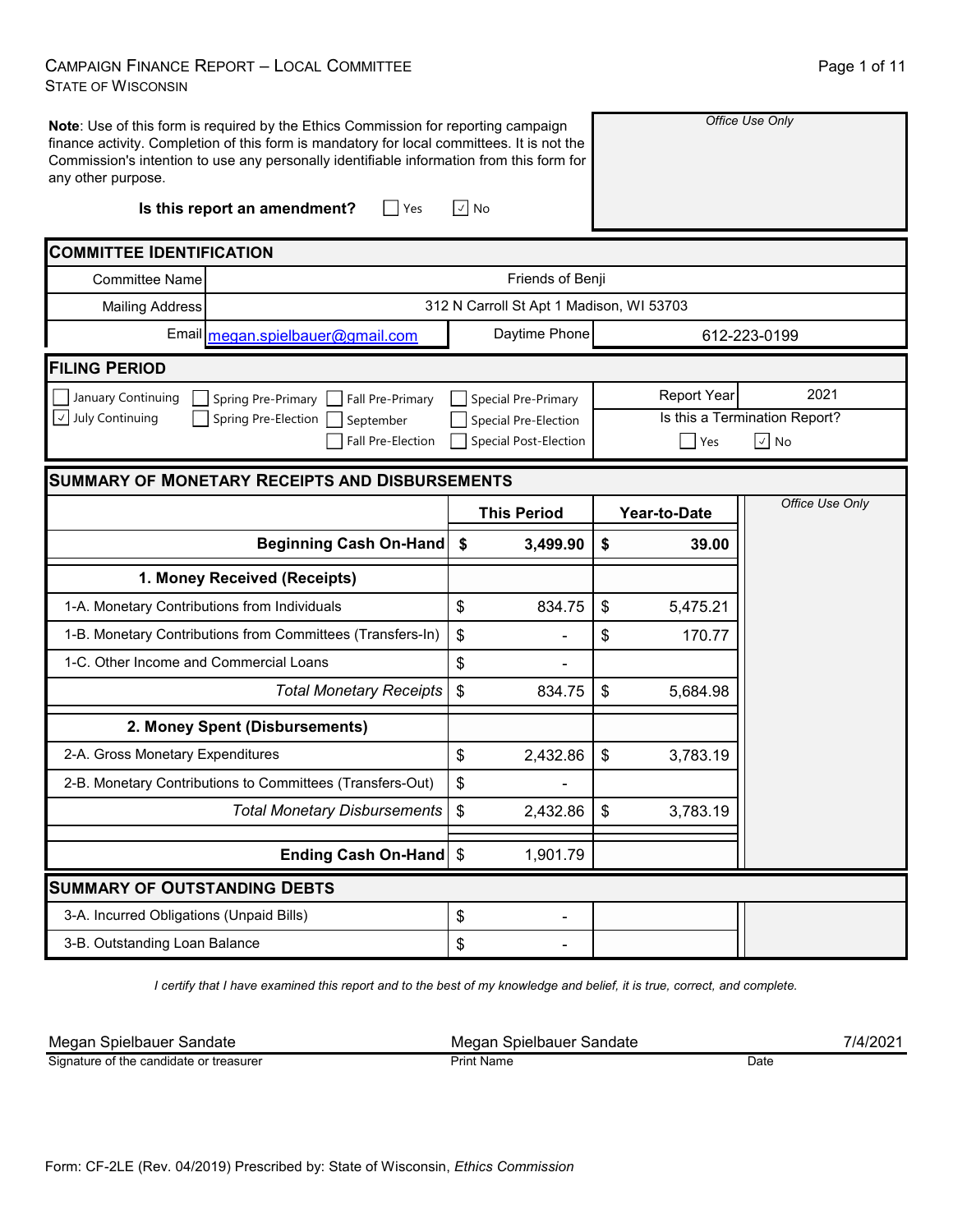# **Monetary Contributions from Individuals (Including Loans from Individuals)** Page 2 of 11

| <b>Date</b> | <b>Name</b>                            | <b>Address</b>                   | City                 | <b>ST</b> | Zip   | Occupation                              | Comme<br>nts | <b>Amount</b> |
|-------------|----------------------------------------|----------------------------------|----------------------|-----------|-------|-----------------------------------------|--------------|---------------|
| 3/23/2021   | <b>Travis Hardy</b>                    | 23 Sawmill Road                  | Norwalk              | <b>CT</b> | 06851 | <b>International Affairs</b>            |              | \$<br>10.00   |
| 3/23/2021   | Jordan Teicher                         | 815 Marcy Ave                    | Brooklyn             | <b>NY</b> | 01126 | Writer/Self-Employed                    |              | \$<br>4.50    |
| 3/23/2021   | Jacob Rosin                            | 1838 Spaight Street              | Madison              | WI        | 53704 | Software Developer/Spayce Inc.          |              | \$<br>16.67   |
| 3/23/2021   | Hai Tu                                 | 2490 Frederick Douglass Blvd.    | New York             | NY        | 10030 | Site Reliability Engineer/Google        |              | \$<br>8.33    |
| 3/24/2021   | Pierce Hacking                         | 525 Windsor Avenue               | Maple Shade Township | <b>NJ</b> | 08052 | Bank                                    |              | \$<br>10.00   |
| 3/24/2021   | Anna George                            | 701 Eagle Heights Apt A          | Madison              | WI        | 53705 | Fellow/ University of Wisconsin Madison |              | \$<br>20.00   |
| 3/24/2021   | Amelia Dornbush                        | 1708 W. Lenawee St.              | Lansing              | MI        | 48915 | Nurses Association                      |              | \$<br>6.00    |
| 3/24/2021   | Nicholas Bunce                         | 33756 Columbine Circle           | Evergreen            | CO        | 80439 | Sales/ MAIOR                            |              | \$<br>8.34    |
| 3/24/2021   | Aaron Taube                            | 29-05 21st Avenue Apartment 2E   | Astoria              | <b>NY</b> | 11105 | Freelance Writer/ Self-Employed         |              | \$<br>8.34    |
| 3/24/2021   | Ben Heili                              | 2108 Lincoln Ave                 | Stoughton            | WI        | 53589 | Corp                                    |              | \$<br>12.50   |
| 3/25/2021   | Miles Greengard                        | 1240 eastern place               | <b>Grand Rapids</b>  | MI        | 49505 | Lawyer/ Powers & Greengard              |              | \$<br>1.04    |
| 3/25/2021   | Scout Slava-Ross                       | 1156 E Mifflin St                | Madison              | WI        | 53703 | Library Staff/ UW Madison               |              | \$<br>25.00   |
| 3/27/2021   | Indrani Maitra                         | 6111 Charlotte St                | Houston              | <b>TX</b> | 77005 | Not Employed                            |              | \$<br>5.00    |
| 3/29/2021   | <b>Rachel Schlueter</b>                | 1010 E Gorham St Apt 1           | Madison              | WI        | 53703 | Organizer/Better Future Project Inc.    |              | \$<br>50.00   |
| 3/29/2021   | Michael Arena                          | 605 SW 75th St Unit 210          | Gainesville          | <b>FL</b> | 32607 | Web Developer/Gleim                     |              | \$<br>1.50    |
| 3/29/2021   | <b>Patrick Cosgrove</b>                | 212 RHODE ISLAND AVE             | <b>SOMERS POINT</b>  | NJ        | 08244 | AET/USCG                                |              | \$<br>1.25    |
| 3/29/2021   | Viktor Roytman                         | 20 Seaman Av Apt 6G              | New York             | <b>NY</b> | 10034 | Software Engineer/Morty                 |              | \$<br>20.00   |
| 3/29/2021   | Stephanie phillabaum                   | 207 e. county line rd.           | Syracuse             | IN        | 46567 | Insurance agent/Self-employed           |              | \$<br>3.37    |
| 3/29/2021   | Will Bloom                             | 3012 W George Apt 2              | Chicago              | IL        | 60618 | Geoghegan                               |              | \$<br>3.37    |
| 3/29/2021   | Lee Daugherty                          | 4123 Cedar Springs Rd. Apt. 1425 | Dallas               | ТX        | 75219 | Owner/Alexandre's                       |              | \$<br>3.37    |
| 3/29/2021   | <b>Reuben Garrett</b>                  | PO Box 141832                    | Irving               | ТX        | 75014 | Information Technology/IBM              |              | \$<br>3.38    |
| 3/29/2021   | richard azierski                       | 1017 Jefferson Street            | Hoboken              | NJ        | 07030 | Construction/Skyline                    |              | \$<br>12.50   |
| 3/29/2021   | Nathan Graves                          | 8215 Fern Bluff Ave              | Round Rock           | <b>TX</b> | 78681 | company                                 |              | \$<br>5.00    |
| 3/29/2021   | <b>Tiffany Stoik</b>                   | 640 Inglenook Dr                 | Las Vegas            | <b>NV</b> | 89123 | Web Developer/Self                      |              | \$<br>3.38    |
| 3/29/2021   | <b>Andrew Sherman</b>                  | 89 Hicks St. #5E                 | Brooklyn             | <b>NY</b> | 11201 | Software Engineer/Google Inc.           |              | \$<br>62.50   |
| 3/29/2021   | <b>Tyler Bohinc</b>                    | 123 N Portage Path Apt 4         | Akron                | OH        | 44303 | Account Manager/Apple                   |              | \$<br>3.37    |
| 3/29/2021   | <b>Teaching Assistants Association</b> | 520 University Ave STE 220       | Madison              | WI        | 53703 | NA-PAC                                  |              | \$<br>150.00  |
| 3/30/2021   | Remy Baracco                           | 1006 Madrid Ave                  | Port Royal           | <b>SC</b> | 29935 | Teacher/Joy Enterprises                 |              | \$<br>2.00    |
| 3/30/2021   | John Zielinski                         | 6120 N Colton St Apt 21          | Spokane              | <b>WA</b> | 99208 | Cook/Wall Street Diner                  |              | \$<br>3.37    |
| 3/30/2021   | Maria Kasper                           | 9618 163rd Avenue                | <b>Howard Beach</b>  | <b>NY</b> | 11414 | Student/St. Joseph's College            |              | \$<br>1.25    |
| 3/30/2021   | Juan Hernandez                         | 311 cheshier                     | Lancaster            | <b>TX</b> | 75146 | Not Employed                            |              | \$<br>1.25    |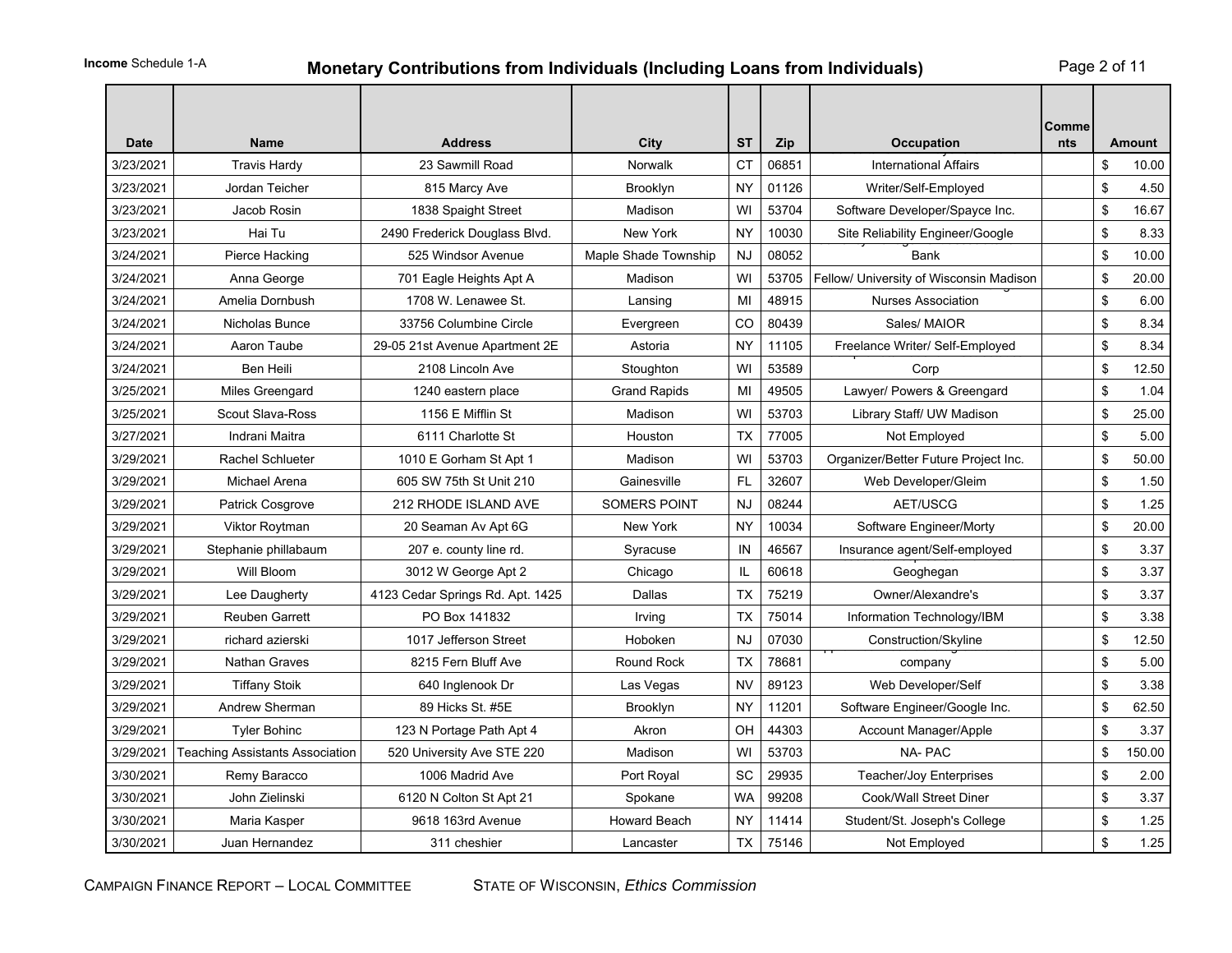# **Monetary Contributions from Individuals (Including Loans from Individuals)** Page 3 of 11

| <b>Date</b> | <b>Name</b>              | <b>Address</b>                    | City            | <b>ST</b> | Zip   | <b>Occupation</b>                         | Comme<br>nts | Amount      |
|-------------|--------------------------|-----------------------------------|-----------------|-----------|-------|-------------------------------------------|--------------|-------------|
| 3/30/2021   | Lisa Lai                 | 3742 12th Street NE #2            | Washington      | DC        | 20017 | <b>Workers of America</b>                 |              | \$<br>6.25  |
| 3/30/2021   | Dylan Padilla            | 335 McCarthy Ave                  | Oceano          | CA        | 93445 | Veteran/Uncle Sam                         |              | \$<br>1.87  |
| 3/30/2021   | Felix Mbuga              | 1501 Page Mill Rd; HP LEIA 1L/E16 | Palo Alto       | CA        | 94304 | Engineer/NA                               |              | \$<br>1.25  |
| 3/30/2021   | <b>Tyler Bane</b>        | 109 Mabel Ave                     | Leonardo        | <b>NJ</b> | 07737 | Sailor/United States Navy                 |              | \$<br>3.37  |
| 3/31/2021   | David Greve              | 500 East End Avenue Apt 4         | Pittsburgh      | PA        | 15221 | <b>Greater Pittsburgh</b>                 |              | \$<br>5.00  |
| 4/1/2021    | Melissa McCullough       | 6510 Laird Drive                  | Austin          | <b>TX</b> | 78757 | <b>Teaching Assistant/AISD</b>            |              | \$<br>2.25  |
| 4/2/2021    | Samantha May             | 1201 E Norfolk St. Unit A         | Tampa           | <b>FL</b> | 33604 | Library                                   |              | \$<br>3.37  |
| 4/5/2021    | Robert Winding           | 3683 Colony Oaks Drive            | Eugene          | 0R        | 97405 | City Carrier/USPS                         |              | \$<br>62.50 |
| 4/5/2021    | Peter Sibley             | 21 Monitor St. Apt. 1B            | Brooklyn        | NY        | 11222 | Software Engineer/Self-Employed           |              | \$<br>3.38  |
| 4/5/2021    | Jacob Trewe              | 1450 Washington St.               | Eugene          | 0R        | 97401 | Not Employed                              |              | \$<br>31.25 |
| 4/5/2021    | Erika Paschold           | 3515 N. 69th Street               | Lincoln         | <b>NE</b> | 68507 | University                                |              | \$<br>6.25  |
| 4/17/2021   | Francis del Prado        | 181 Quincy St.                    | Brooklyn        | <b>NY</b> | 11216 | <b>Business Development/Vandis</b>        |              | \$<br>4.50  |
| 4/17/2021   | Viktor Roytman           | 20 Seaman Av Apt 6G               | New York        | <b>NY</b> | 10034 | Software Engineer/Morty                   |              | \$<br>10.00 |
| 4/17/2021   | Michaela Brangan         | 277 Pleasant St 3L                | Northampton     | MA        | 01060 | Professor/Amherst College                 |              | \$<br>6.67  |
| 4/17/2021   | Benjamin Suddaby         | 1807 Perez Street                 | Austin          | TX        | 78721 | Call Center/ Travis County                |              | \$<br>4.50  |
| 4/17/2021   | Sara Gore                | 5506 Grover Avenue Apt 130        | Austin          | <b>TX</b> | 78756 | at Austin                                 |              | \$<br>4.50  |
| 4/17/2021   | Kara Hall                | 2600 Seashore Drive               | Las Vegas       | <b>NV</b> | 89128 | Consultant/Self-Employed                  |              | \$<br>3.34  |
| 4/17/2021   | <b>Brian Nuckols</b>     | 1431 Oakglen st                   | Pittsburgh      | <b>PA</b> | 15204 | Marketing/ Praxis                         |              | \$<br>1.29  |
| 4/17/2021   | Justin Colucci           | 4713 Santa Anna Street Unit B     | Austin          | TX        | 78721 | Delivery Driver/ Uber                     |              | \$<br>1.00  |
| 4/17/2021   | Luis Rodriguez           | 238 Knickerbocker Ave Unit 3L     | Brooklyn        | <b>NY</b> | 11237 | Engineer/UTC                              |              | \$<br>4.50  |
| 4/17/2021   | Roy Zuniga               | 2943 36th ave s                   | Seattle         | <b>WA</b> | 98144 | Software Developer/ City of Seattle       |              | \$<br>8.33  |
| 4/17/2021   | Courtney Gray            | 1621 N Richmond St Garden Apt     | Chicago         | IL        | 60647 | University                                |              | \$<br>1.67  |
| 4/17/2021   | <b>Greg Bosley</b>       | 3122 Castro Street                | Austin          | TX        | 78702 | Computer Support/ University of Texas     |              | \$<br>4.50  |
| 4/17/2021   | Michelle Fessler         | 1612 33rd St Apt 104              | Everett         | <b>WA</b> | 98201 | Schools                                   |              | \$<br>2.50  |
| 4/17/2021   | Christopher Rayl         | 1914 N Saint Paul St.             | Wichita         | KS        | 67203 | Communications Inc.                       |              | \$<br>4.50  |
| 4/18/2021   | Paul Sheprow             | 8523 SE 29th Ave                  | Milwaukie       | OR.       | 97222 | Teacher/NCSD                              |              | \$<br>1.67  |
| 4/18/2021   | <b>Christopher Bangs</b> | 2129 Florida Ave NW Apt 301       | Washington      | DC        | 20008 | <b>ATU</b>                                |              | \$<br>1.67  |
| 4/18/2021   | Bryan LaVergne           | 1717 Norfolk Apt 2                | Houston         | <b>TX</b> | 77098 | Representation/ Law Office of Gerard      |              | \$<br>3.33  |
| 4/18/2021   | Will Beyer               | 1647 Mohawk Street                | Los Angeles     | CA        | 90026 | <b>Operations/ Paradigm Talent Agency</b> |              | \$<br>1.66  |
| 4/18/2021   | Justin Jansen            | 3258 Keahi St                     | Honolulu        | HI        | 96822 | Program Manager/ Hawai'i Literacy         |              | \$<br>4.50  |
| 4/18/2021   | Erik Stockmeier          | 156 Quincy St Apt 2               | <b>Brooklyn</b> | NY.       | 11216 | Software Engineer/Artsy                   |              | \$<br>4.50  |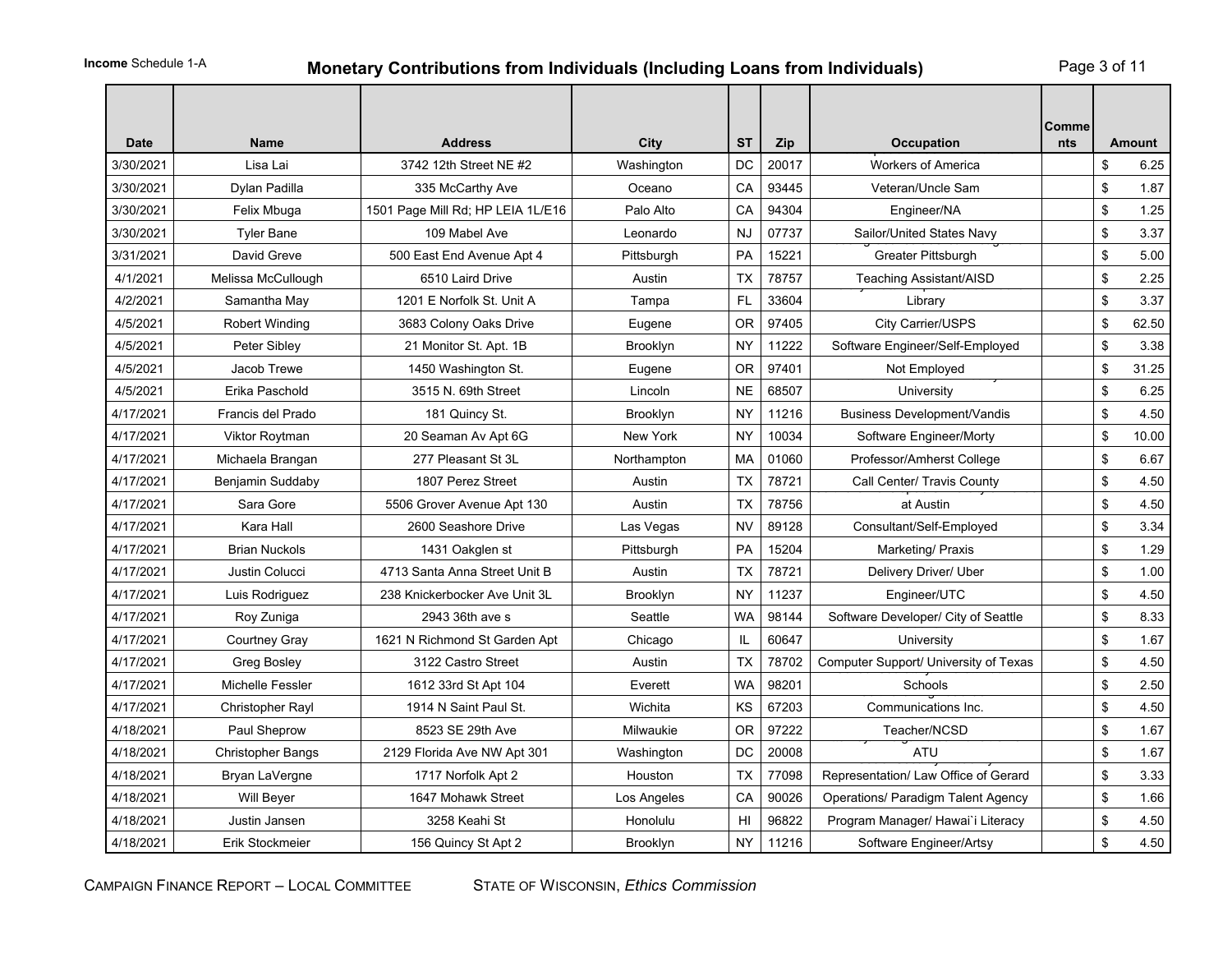# **Monetary Contributions from Individuals (Including Loans from Individuals)** Page 4 of 11

| <b>Date</b> | <b>Name</b>            | <b>Address</b>                    | City                | <b>ST</b> | Zip   | <b>Occupation</b>                         | Comme<br>nts | <b>Amount</b> |
|-------------|------------------------|-----------------------------------|---------------------|-----------|-------|-------------------------------------------|--------------|---------------|
| 4/22/2021   | James Cole             | 45 Tennis Ct. F8                  | Brooklyn            | <b>NY</b> | 11226 | Teacher/NYC DOE                           |              | \$<br>2.50    |
| 4/25/2021   | Miles Greengard        | 1240 eastern place                | <b>Grand Rapids</b> | MI        | 49505 | Lawyer/ Powers & Greengard                |              | \$<br>1.04    |
| 4/29/2021   | Patrick Cosgrove       | 212 RHODE ISLAND AVE              | <b>SOMERS POINT</b> | <b>NJ</b> | 08244 | AET/USCG                                  |              | \$<br>1.25    |
| 4/29/2021   | <b>Reuben Garrett</b>  | PO Box 141832                     | Irving              | TX        | 75014 | Information Technology/IBM                |              | \$<br>3.38    |
| 4/29/2021   | <b>Tiffany Stoik</b>   | 640 Inglenook Dr                  | Las Vegas           | <b>NV</b> | 89123 | Web Developer/Self                        |              | \$<br>3.38    |
| 4/30/2021   | Kai Ortiz              | 5914 Elizabeth Ave SE             | Auburn              | <b>WA</b> | 98092 | Courtesy clerk/ Haggen                    |              | \$<br>1.38    |
| 4/30/2021   | Felix Mbuga            | 1501 Page Mill Rd; HP LEIA 1L/E16 | Palo Alto           | CA        | 94304 | Engineer/NA                               |              | \$<br>1.25    |
| 5/5/2021    | Peter Sibley           | 21 Monitor St. Apt. 1B            | Brooklyn            | <b>NY</b> | 11222 | Software Engineer/Self-Employed           |              | \$<br>3.38    |
| 5/17/2021   | Francis del Prado      | 181 Quincy St.                    | Brooklyn            | NY        | 11216 | <b>Business Development/Vandis</b>        |              | \$<br>4.50    |
| 5/17/2021   | Viktor Roytman         | 20 Seaman Av Apt 6G               | New York            | <b>NY</b> | 10034 | Software Engineer/Morty                   |              | \$<br>10.00   |
| 5/17/2021   | Benjamin Suddaby       | 1807 Perez Street                 | Austin              | TX        | 78721 | Call Center/ Travis County                |              | \$<br>4.50    |
| 5/17/2021   | Sara Gore              | 5506 Grover Avenue Apt 130        | Austin              | <b>TX</b> | 78756 | at Austin                                 |              | \$<br>4.50    |
| 5/17/2021   | Kara Hall              | 2600 Seashore Drive               | Las Vegas           | <b>NV</b> | 89128 | Consultant/Self-Employed                  |              | \$<br>3.34    |
| 5/17/2021   | <b>Brian Nuckols</b>   | 1431 Oakglen st                   | Pittsburgh          | <b>PA</b> | 15204 | Marketing/ Praxis                         |              | \$<br>1.29    |
| 5/17/2021   | Justin Colucci         | 4713 Santa Anna Street Unit B     | Austin              | TX        | 78721 | Delivery Driver/ Uber                     |              | \$<br>1.00    |
| 5/17/2021   | Luis Rodriguez         | 238 Knickerbocker Ave Unit 3L     | <b>Brooklyn</b>     | <b>NY</b> | 11237 | Engineer/UTC                              |              | \$<br>4.50    |
| 5/17/2021   | Courtney Gray          | 1621 N Richmond St Garden Apt     | Chicago             | IL        | 60647 | University                                |              | \$<br>1.67    |
| 5/17/2021   | Greg Bosley            | 3122 Castro Street                | Austin              | TX        | 78702 | Computer Support/ University of Texas     |              | \$<br>4.50    |
| 5/17/2021   | Michelle Fessler       | 1612 33rd St Apt 104              | Everett             | <b>WA</b> | 98201 | Schools                                   |              | \$<br>2.50    |
| 5/17/2021   | Christopher Rayl       | 1914 N Saint Paul St.             | Wichita             | KS        | 67203 | Communications Inc.                       |              | \$<br>4.50    |
| 5/18/2021   | Paul Sheprow           | 8523 SE 29th Ave                  | Milwaukie           | <b>OR</b> | 97222 | Teacher/NCSD                              |              | \$<br>1.67    |
| 5/18/2021   | Bryan LaVergne         | 1717 Norfolk Apt 2                | Houston             | TX        | 77098 | Representation/ Law Office of Gerard      |              | \$<br>3.33    |
| 5/18/2021   | Will Beyer             | 1647 Mohawk Street                | Los Angeles         | CA        | 90026 | <b>Operations/ Paradigm Talent Agency</b> |              | \$<br>1.66    |
| 5/18/2021   | Justin Jansen          | 3258 Keahi St                     | Honolulu            | HI        | 96822 | Program Manager/ Hawai'i Literacy         |              | \$<br>4.50    |
| 5/18/2021   | <b>Erik Stockmeier</b> | 156 Quincy St Apt 2               | Brooklyn            | <b>NY</b> | 11216 | Software Engineer/Artsy                   |              | \$<br>4.50    |
| 5/22/2021   | James Cole             | 45 Tennis Ct. F8                  | Brooklyn            | <b>NY</b> | 11226 | Teacher/NYC DOE                           |              | \$<br>2.50    |
| 5/25/2021   | Miles Greengard        | 1240 eastern place                | <b>Grand Rapids</b> | MI        | 49505 | Lawyer/ Powers & Greengard                |              | \$<br>1.04    |
| 5/29/2021   | Patrick Cosgrove       | 212 RHODE ISLAND AVE              | <b>SOMERS POINT</b> | <b>NJ</b> | 08244 | AET/USCG                                  |              | \$<br>1.25    |
| 5/29/2021   | Reuben Garrett         | PO Box 141832                     | Irving              | TX        | 75014 | Information Technology/IBM                |              | \$<br>3.38    |
| 5/29/2021   | <b>Tiffany Stoik</b>   | 640 Inglenook Dr                  | Las Vegas           | <b>NV</b> | 89123 | Web Developer/Self                        |              | \$<br>3.38    |
| 5/30/2021   | Kai Ortiz              | 5914 Elizabeth Ave SE             | Auburn              | WA        | 98092 | Courtesy clerk/ Haggen                    |              | \$<br>1.38    |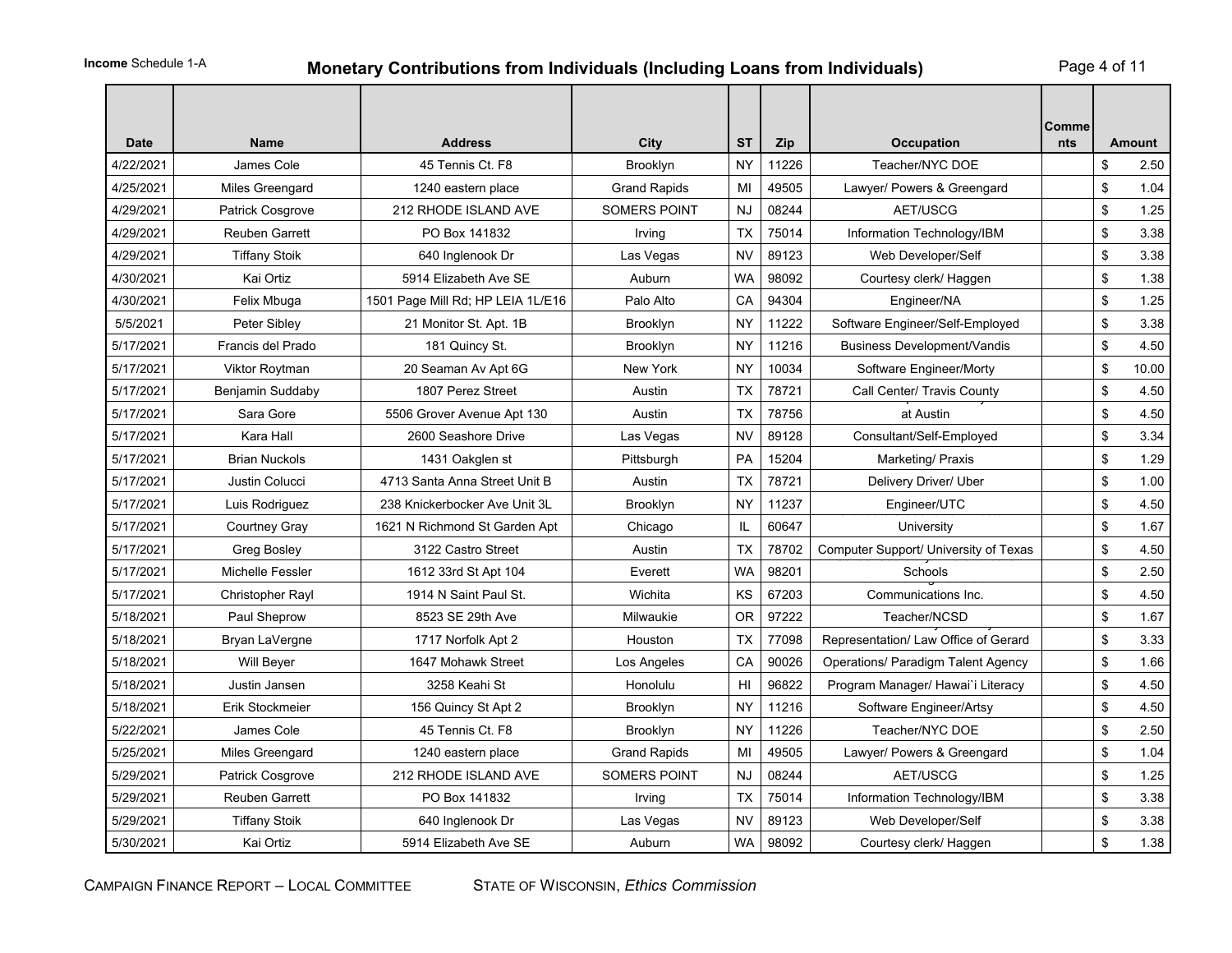# **Monetary Contributions from Individuals (Including Loans from Individuals)** Page 5 of 11

| <b>Date</b> | <b>Name</b>           | <b>Address</b>                    | City                | <b>ST</b>       | Zip   | <b>Occupation</b>                         | <b>Comme</b><br>nts | <b>Amount</b> |
|-------------|-----------------------|-----------------------------------|---------------------|-----------------|-------|-------------------------------------------|---------------------|---------------|
| 5/30/2021   | Felix Mbuga           | 1501 Page Mill Rd; HP LEIA 1L/E16 | Palo Alto           | CA              | 94304 | Engineer/NA                               |                     | \$<br>1.25    |
| 6/5/2021    | Peter Sibley          | 21 Monitor St. Apt. 1B            | Brooklyn            | <b>NY</b>       | 11222 | Software Engineer/Self-Employed           |                     | \$<br>3.38    |
| 6/17/2021   | Francis del Prado     | 181 Quincy St.                    | Brooklyn            | <b>NY</b>       | 11216 | <b>Business Development/Vandis</b>        |                     | \$<br>4.50    |
| 6/17/2021   | <b>Viktor Roytman</b> | 20 Seaman Ave Apt 6G              | New York            | <b>NY</b>       | 10034 | Software Engineer/Morty                   |                     | \$<br>10.00   |
| 6/17/2021   | Benjamin Suddaby      | 1807 Perez Street                 | Austin              | <b>TX</b>       | 78721 | Call Center/ Travis County                |                     | \$<br>4.50    |
| 6/17/2021   | Sara Gore             | 5506 Grover Avenue Apt 130        | Austin              | <b>TX</b>       | 78756 | at Austin                                 |                     | \$<br>4.50    |
| 6/17/2021   | Kara Hall             | 2600 Seashore Drive               | Las Vegas           | <b>NV</b>       | 89128 | Consultant/Self-Employed                  |                     | \$<br>3.34    |
| 6/17/2021   | <b>Brian Nuckols</b>  | 1431 Oakglen st                   | Pittsburgh          | PA              | 15204 | Marketing/ Praxis                         |                     | \$<br>1.29    |
| 6/17/2021   | Justin Colucci        | 4713 Santa Anna Street Unit B     | Austin              | <b>TX</b>       | 78721 | Delivery Driver/ Uber                     |                     | \$<br>1.00    |
| 6/17/2021   | <b>Greg Bosley</b>    | 3122 Castro Street                | Austin              | <b>TX</b>       | 78702 | Computer Support/ University of Texas     |                     | \$<br>4.50    |
| 6/17/2021   | Michelle Fessler      | 1612 33rd St Apt 104              | Everett             | <b>WA</b>       | 98201 | Schools                                   |                     | \$<br>2.50    |
| 6/17/2021   | Christopher Rayl      | 1914 N Saint Paul St.             | Wichita             | KS              | 67203 | Communications, Inc.                      |                     | \$<br>4.50    |
| 6/18/2021   | Paul Sheprow          | 8523 SE 29th Ave                  | Miwaukie            | <b>OR</b>       | 97222 | Teacher/NCSD                              |                     | \$<br>1.67    |
| 6/18/2021   | Bryan LaVergne        | 1717 Norfolk Apt 2                | Houston             | <b>TX</b>       | 77098 | Representation/ Law Office of Gerard      |                     | \$<br>3.33    |
| 6/18/2021   | <b>Will Beyer</b>     | 1647 Mohawk Street                | Los Angeles         | CA              | 90026 | <b>Operations/ Paradigm Talent Agency</b> |                     | \$<br>1.66    |
| 6/18/2021   | Justin Jansen         | 3528 Keahi St                     | Honolulu            | H <sub>II</sub> | 96822 | Program Manager/Hawai'i Literacy          |                     | \$<br>4.50    |
| 6/22/2021   | James Cole            | 45 Tennis Ct. F8                  | Brooklyn            | <b>NY</b>       | 11226 | Teacher/NYC DOE                           |                     | \$<br>2.50    |
| 6/25/2021   | Miles Greengard       | 1240 eastern place                | <b>Grand Rapids</b> | MI              | 49505 | Lawyer/ Powers & Greengard                |                     | \$<br>1.04    |
| 6/29/2021   | <b>Reuben Garrett</b> | PO Box 141832                     | Irving              | <b>TX</b>       | 75014 | Information Technology/IBM                |                     | \$<br>3.38    |
| 6/29/2021   | <b>Tiffany Stoik</b>  | 640 Inglenook Dr                  | Las Vegas           | <b>NV</b>       | 89123 | Web Developer/Self                        |                     | \$<br>3.38    |
| 6/30/2021   | Kai Ortiz             | 5914 Elizabeth Ave SE             | Auburn              | <b>WA</b>       | 98092 | Courtesy clerk/ Haggen                    |                     | \$<br>1.38    |
| 6/30/2021   | Felix Mbuga           | 1501 Page Mill Rd; HP LEIA 1L/E16 | Palo Alto           | CA              | 94304 | Engineer/NA                               |                     | \$<br>1.25    |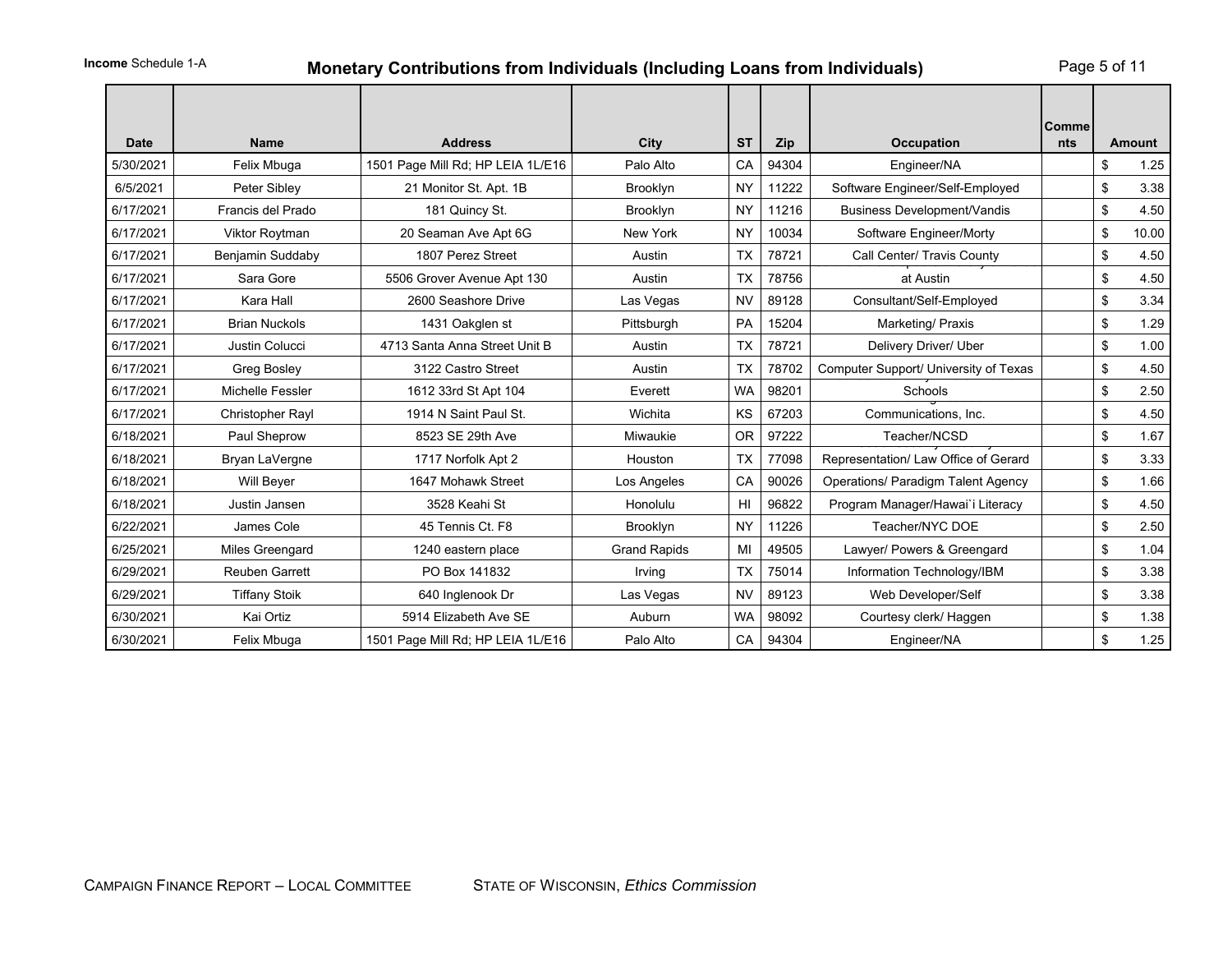| <b>Income</b> Schedule 1-B<br><b>Monetary Contributions from Committees (Transfers-In)</b> |                |         |      |     |      |          |        |
|--------------------------------------------------------------------------------------------|----------------|---------|------|-----|------|----------|--------|
| <b>Date</b>                                                                                | Committee Name | Address | City | -ST | Zip. | Comments | Amount |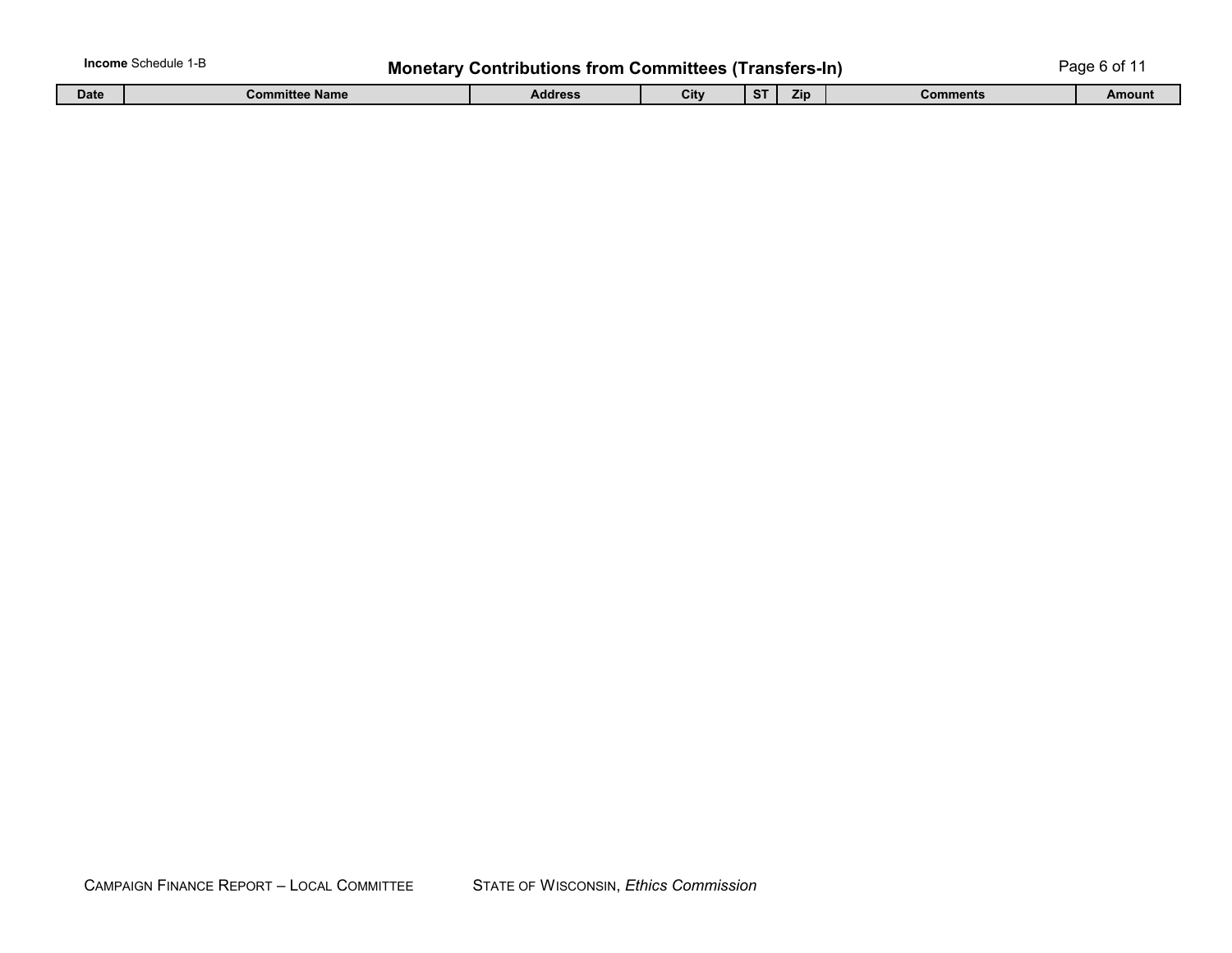|             | <b>Income</b> Schedule 1-C | Other Income. | and                                                  |  | Commercial<br>.oans |  | ~*<br>Page |        |  |
|-------------|----------------------------|---------------|------------------------------------------------------|--|---------------------|--|------------|--------|--|
| <b>Date</b> | <b>Name</b>                | Address       | City<br><b>ST</b><br>Zip<br><b>Reason for Income</b> |  |                     |  | Comments   | Amount |  |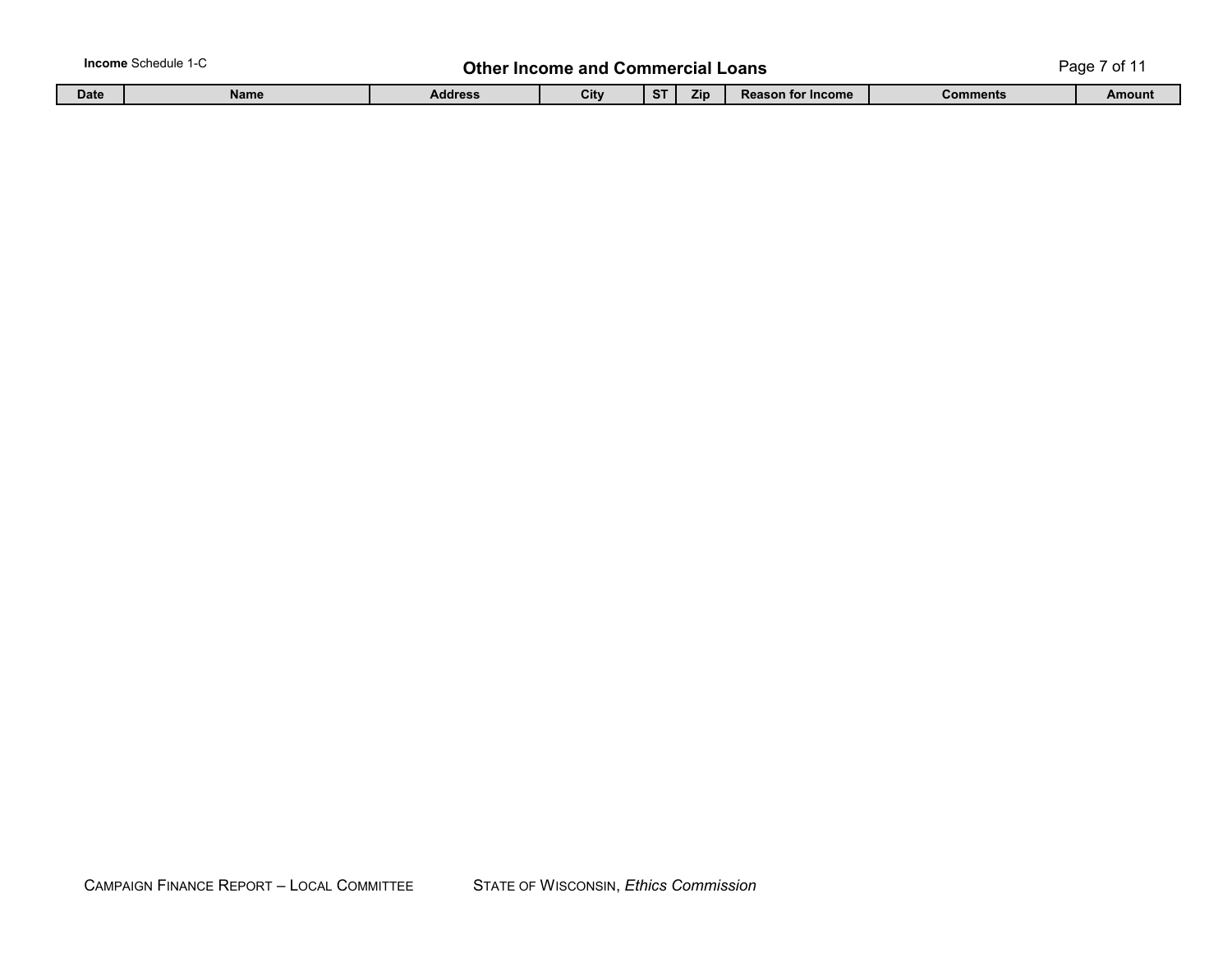| Disbursements Schedule 2-A |                                   | <b>Gross Monetary Expenditures</b> |             | Page 8 of 11 |       |                |                 |    |          |
|----------------------------|-----------------------------------|------------------------------------|-------------|--------------|-------|----------------|-----------------|----|----------|
| Date                       | <b>Name</b>                       | <b>Address</b>                     | City        | <b>ST</b>    | Zip   | <b>Purpose</b> | <b>Comments</b> |    | Amount   |
| 3/28/2021                  | <b>ActBlue Technical Services</b> | 366 Summer Street                  | Somerville  | MA           | 02144 | Service Fee    |                 | \$ | 6.20     |
| 3/31/2021                  | <b>ActBlue Technical Services</b> | 366 Summer Street                  | Somerville  | MA           | 02144 | Service Fee    |                 | \$ | 7.93     |
| 4/4/2021                   | <b>ActBlue Technical Services</b> | 366 Summer Street                  | Somerville  | MA           | 02144 | Service Fee    |                 | \$ | 0.23     |
| 4/6/2021                   | Stop Line 3                       | PO Box 63                          | Callaway    | MN           | 56521 | Donation       |                 | \$ | 300.00   |
| 4/11/2021                  | <b>ActBlue Technical Services</b> | 366 Summer Street                  | Somerville  | MA           | 02144 | Service Fee    |                 | \$ | 4.10     |
| 4/18/2021                  | <b>ActBlue Technical Services</b> | 366 Summer Street                  | Somerville  | MA           | 02144 | Service Fee    |                 | \$ | 3.20     |
| 4/25/2021                  | <b>ActBlue Technical Services</b> | 366 Summer Street                  | Somerville  | MA           | 02144 | Service Fee    |                 | \$ | 0.15     |
| 5/2/2021                   | <b>ActBlue Technical Services</b> | 366 Summer Street                  | Somerville  | MA           | 02144 | Service Fee    |                 | \$ | 0.44     |
| 5/9/2021                   | <b>ActBlue Technical Services</b> | 366 Summer Street                  | Somerville  | MA           | 02144 | Service Fee    |                 | \$ | 0.14     |
| 5/23/2021                  | <b>ActBlue Technical Services</b> | 366 Summer Street                  | Somerville  | MA           | 02144 | Service Fee    |                 | \$ | 2.63     |
| 5/30/2021                  | <b>ActBlue Technical Services</b> | 366 Summer Street                  | Somerville  | MA           | 02144 | Service Fee    |                 | \$ | 0.49     |
| 6/6/2021                   | <b>ActBlue Technical Services</b> | 366 Summer Street                  | Somerville  | MA           | 02144 | Service Fee    |                 | \$ | 0.14     |
| 6/20/2021                  | <b>ActBlue Technical Services</b> | 366 Summer Street                  | Somerville  | MA           | 02144 | Service Fee    |                 | \$ | 2.10     |
| 6/27/2021                  | <b>ActBlue Technical Services</b> | 366 Summer Street                  | Somerville  | MA           | 02144 | Service Fee    |                 | \$ | 0.15     |
| 6/28/2021                  | Summit Printing                   | 800 E 101 Terr, Ste 350            | Kansas City | MO -         | 64131 | Yard Signs     |                 | \$ | 2,104.57 |
| 6/30/2021                  | <b>ActBlue Technical Services</b> | 366 Summer Street                  | Somerville  | MA           | 02144 | Service Fee    |                 | \$ | 0.39     |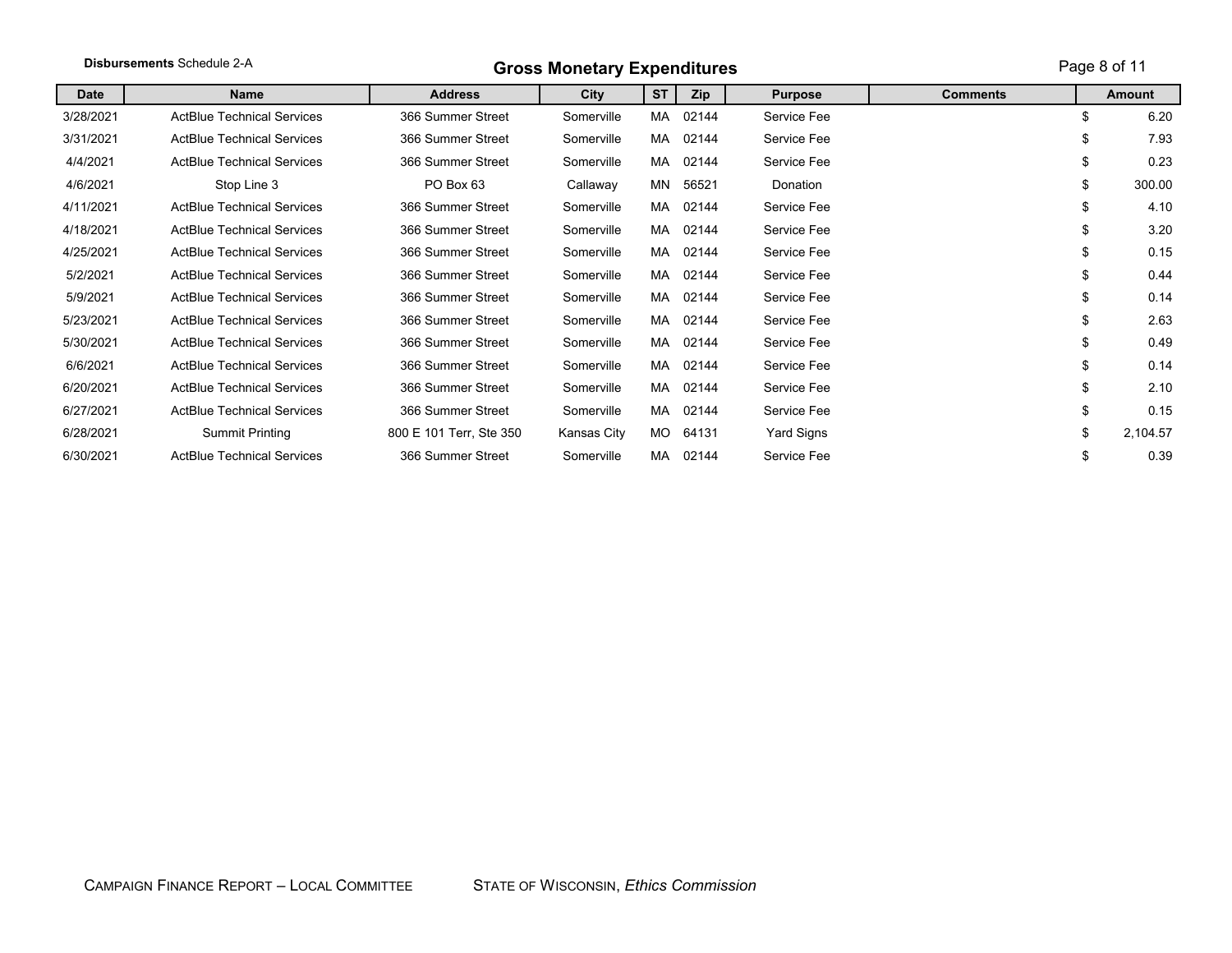| <b>Disbursements Schedule 2-B</b><br><b>Monetary Contributions to Committees (Transfers-Out)</b> |                       |         |      |        |     |           | Page 9 of 1 |
|--------------------------------------------------------------------------------------------------|-----------------------|---------|------|--------|-----|-----------|-------------|
| <b>Date</b>                                                                                      | <b>Committee Name</b> | Address | City | $\sim$ | Zip | ิ∶omments | Amount      |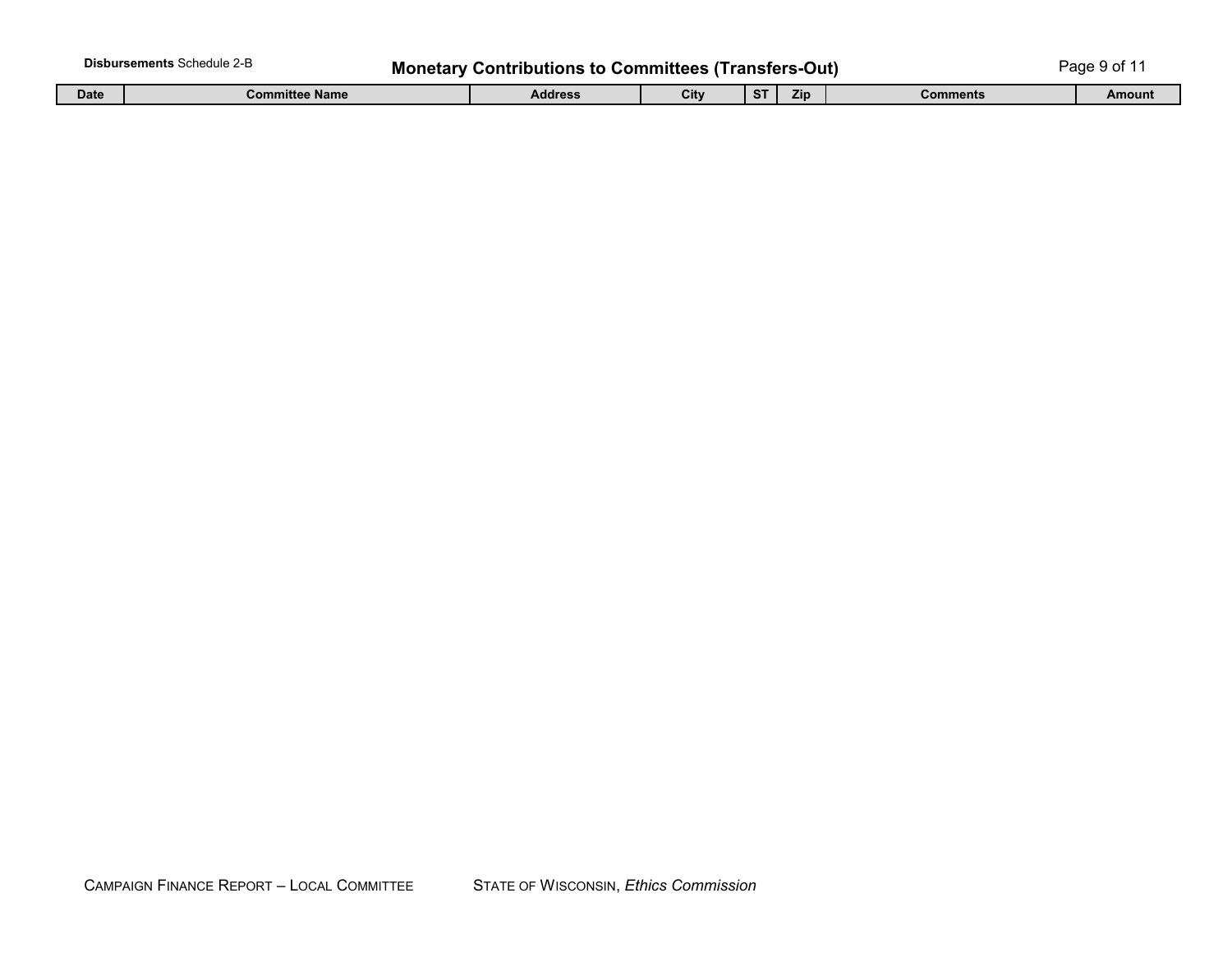# **Incurred Obligations Excluding Loans (Unpaid Bills)** Page 10 of 11

| <b>Date</b> | Name | <b>Address</b> | City | $C$ T | Zip | <b>Purpose</b> | Outstanding<br>Balance,<br><b>Beginning of</b><br><b>Period</b> | New Obligation<br><b>This Period</b> | Outstanding<br><b>Balance, Close</b><br>of Period |
|-------------|------|----------------|------|-------|-----|----------------|-----------------------------------------------------------------|--------------------------------------|---------------------------------------------------|
|-------------|------|----------------|------|-------|-----|----------------|-----------------------------------------------------------------|--------------------------------------|---------------------------------------------------|